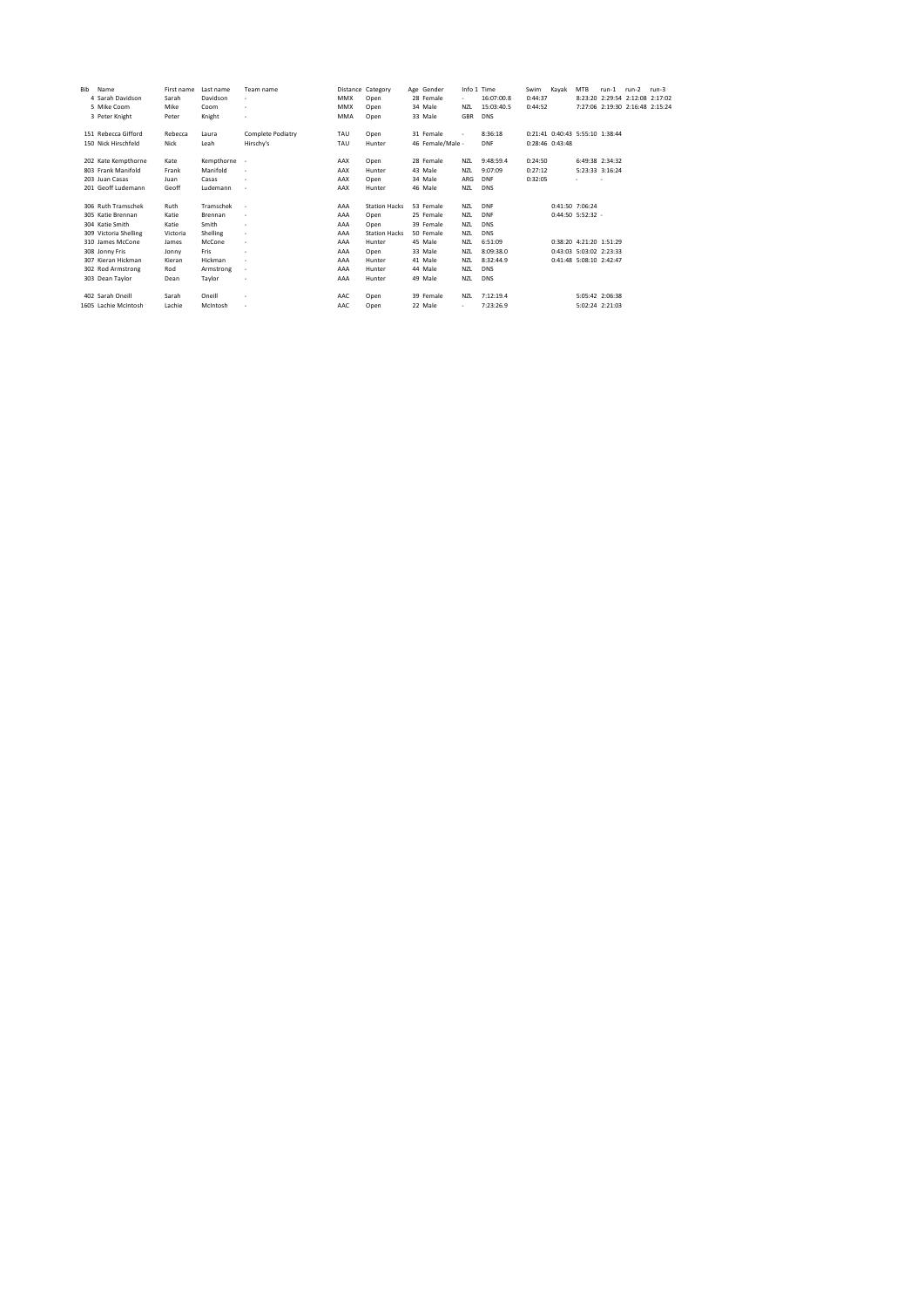| 516 Jennifer Smith      | Jennifer | Smith         |                                | <b>XCM</b> | Hunter               | 48 Female N7L |                          | 6:35:05.2  |
|-------------------------|----------|---------------|--------------------------------|------------|----------------------|---------------|--------------------------|------------|
| 504 Sharon Morrison     | Sharon   | Morrison      |                                | XCM        | <b>Station Hacks</b> | 58 Female GBR |                          | <b>DNF</b> |
| 510 Logan Horn          | Logan    | Horn          | Christchurch Single Track      | <b>XCM</b> | Open                 | 29 Male       | <b>NZL</b>               | 5:28:51.3  |
| 507 Cole Harris         | Cole     | Harris        | <b>Ashburton MTB Club</b>      | <b>XCM</b> | Open                 | 33 Male       | <b>NZL</b>               | 6:04:06.1  |
| 513 Leatham Landon-Lane | Leatham  | Landon-Lane - |                                | <b>XCM</b> | Open                 | 27 Male       | <b>NZL</b>               | 6:37:16.2  |
| 512 James Anderson      | James    | Anderson      |                                | <b>XCM</b> | <b>Station Hacks</b> | 55 Male       | <b>NZL</b>               | 7:08:11.3  |
| 1561 Lyndon smith       | Lyndon   | Smith         |                                | <b>XCM</b> | Hunter               | 49 Male       |                          | 7:08:22.4  |
| 514 Greg Dick           | Greg     | <b>Dick</b>   | Nelson MTB club                | <b>XCM</b> | <b>Station Hacks</b> | 53 Male       | <b>NZL</b>               | 7:14:36.3  |
| 508 Nathan Morland      | Nathan   | Morland       | South Canterbury               | <b>XCM</b> | Hunter               | 45 Male       | <b>NZL</b>               | 8:01:47.6  |
| 506 Warren Batchelor    | Warren   | Batchelor     | Nelson MTB club                | <b>XCM</b> | <b>Station Hacks</b> | 52 Male       | <b>NZL</b>               | 9:08:59.3  |
| 502 Richard Clarkson    | Richard  | Clarkson      | L.                             | <b>XCM</b> | Hunter               | 44 Male       | <b>NZL</b>               | <b>DNS</b> |
| 515 Mike Sleeman        | Mike     | Sleeman       |                                | <b>XCM</b> | Hunter               | 42 Male       | N <sub>7</sub>           | <b>DSQ</b> |
| 615 Rachel Schmack      | Rachel   | Schmack       | <b>Bike Methven</b>            | PE         | Hunter               | 48 Female NZL |                          | 4:57:57.1  |
| 618 Rebecca Speirs      | Rebecca  | Speirs        | Tauranga Triathlon club        | PE         | Hunter               | 45 Female NZL |                          | 5:47:00.4  |
| 606 Hannah Wilmshurst   | Hannah   | Wilmshurst    | ٠                              | PE         | Open                 | 38 Female GBR |                          | 7:12:13.1  |
| 610 Sam Colledge        | Sam      | Colledge      | ÷                              | PE         | Open                 | 38 Female -   |                          | 7:28:08.2  |
| 607 Tania Knight        | Tania    | Knight        | i.                             | PE         | Hunter               | 40 Female NZL |                          | 7:28:08.9  |
| 605 Fern Lowes          | Fern     | Lowes         | J.                             | PF         | Hunter               | 43 Female NZL |                          | <b>DNF</b> |
| 619 Brent Parrant       | Brent    | Parrant       | ÷.                             | PE         | Hunter               | 43 Male       | $\overline{\phantom{a}}$ | 3:34:39.3  |
| 1508 Sam Cowdy          | Sam      | Cowdy         | J.                             | PE         | Open                 | 39 Male       | <b>NZL</b>               | 4:00:28.1  |
| 1507 Angus Jennings     | Angus    | Jennings      |                                | PE         | Open                 | Male          |                          | 3:53:45    |
| 1554 Fergus smith       | Fergus   | Smith         |                                | PE         | Open                 | 17 Male       |                          | 4:32:48.1  |
| 621 Stewart Ford        | Stewart  | Ford          |                                | PF         | <b>Station Hacks</b> | 56 Male       | N <sub>7</sub>           | 4:48:55.8  |
| 620 Chris Lowe          | Chris    | Lowe          |                                | PE         | Open                 | 38 Male       | $\overline{\phantom{a}}$ | 4:52:20.8  |
| 623 Karl McBride        | Karl     | McBride       | ÷                              | PE         | Hunter               | 41 Male       | <b>NZL</b>               | 4:53:19.6  |
| 614 Andy Robson         | Andy     | Robson        | J.                             | PE         | Hunter               | 43 Male       | <b>NZL</b>               | 5:12:59.0  |
| 617 Dave Barlow         | Dave     | Barlow        |                                | PE         | <b>Station Hacks</b> | 55 Male       | $\overline{\phantom{a}}$ | 5:32:40.1  |
| 1548 john ward          | John     | Ward          |                                | PE         | Open                 | Male          |                          | 5:37:14.2  |
| 611 Peter Colledge      | Peter    | Colledge      | J.                             | PE         | Hunter               | 42 Male       | GBR                      | 6:10:04.4  |
| 609 Nigel Wing          | Nigel    | Wing          | J.                             | PE         | <b>Station Hacks</b> | 56 Male       | <b>NZL</b>               | 6:19:41.2  |
| 613 Craig Thurlow       | Craig    | Thurlow       | L.                             | PE         | <b>Station Hacks</b> | 50 Male       | <b>NZL</b>               | 8:05:54.2  |
| 616 James Watson        | James    | Watson        | ÷.                             | PE         | <b>Station Hacks</b> | 58 Male       | <b>NZL</b>               | 8:16:12.9  |
| 612 Michael Dillon      | Michael  | Dillon        |                                | PE         | Hunter               | 48 Male       | ÷.                       | 8:16:13.4  |
| 602 Carl Fewster        | Carl     | Fewster       | North Canterbury Cycle club    | PE         | Hunter               | 46 Male       | <b>NZL</b>               | <b>DNS</b> |
| 603 Dave Fahey          | Dave     | Fahey         |                                | PE         | Open                 | 38 Male       | <b>NZL</b>               | <b>DNS</b> |
| 604 Julian Doesburg     | Julian   | Doesburg      |                                | PE         | Dog Tuckers          | 62 Male       | <b>NZL</b>               | <b>DNS</b> |
| 608 David Sidery        | David    | Siderv        | Christchurch Single Track Club | PE         | Hunter               | 45 Male       | <b>NZL</b>               | <b>DNS</b> |
|                         |          |               |                                |            |                      |               |                          |            |